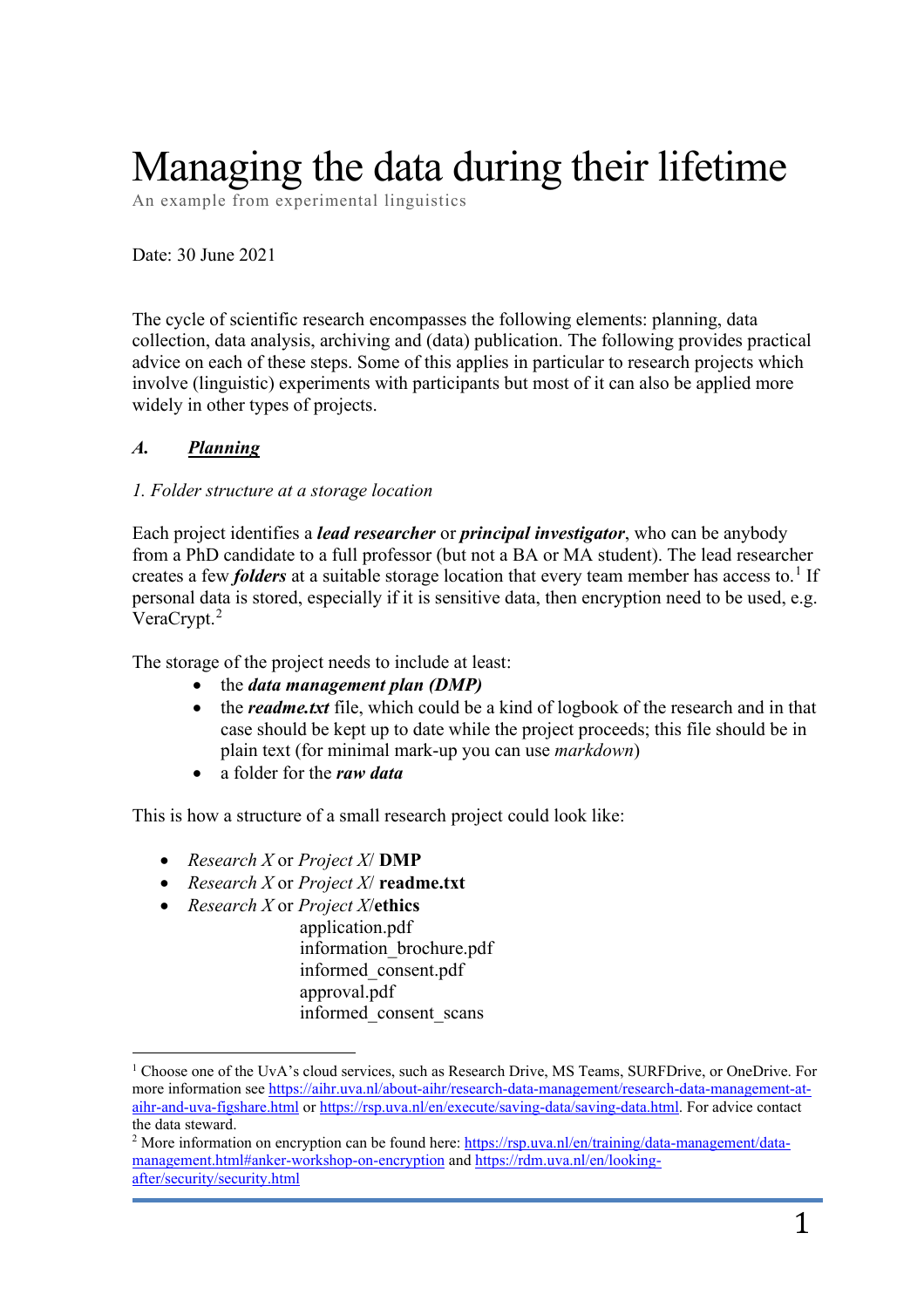• *Research X* or *Project X*/**design** my\_experiment.pdf create\_stimuli.praat

run test.eprime

- *Research X* or *Project X*/**stimuli** stimulus1.wav long\_sound1.wav
- *Research X* or *Project X/***raw data** eeg1.bdf eeg2.bdf
- *Research X* or *Project X*/**cleaned data** eeg1\_downsampled.bdf eeg2\_downsampled.bdf
- *Research X* or *Project X*/**analysis** statistics.Rmd statistics.pdf
- *Research X* or *Project X*/**publication** submission.pdf resubmission.pdf as\_published.pdf
	- supplementary material.pdf

## *2. Ethics Review for projects with participants*

If participants are involved in the research, it is required to make a folder for all the documents related to the proposal for the Ethics Committee and its approval. The ethics application written by the lead researcher may contain an overview of hypotheses, design and detailed analysis methods and settings, the recruitment procedure, the exact number of participants or the stopping criterion (crucial for RDM accountability), criteria for removing participants (before the data have been seen; equally crucial for RDM accountability), criteria for removing outliers (after the data have been seen), participant payment criteria. You will need approval by the Ethics Committee of the Faculty before data collections starts (for pure confirmative experiments).

Applications for an Ethics Review need to be handed in at this portal: [https://rr.uva.nl/lab/ethics/pages/edmr\\_home](https://rr.uva.nl/lab/ethics/pages/edmr_home)

More information on the procedure can be found on the website: [http://aihr.uva.nl/about](http://aihr.uva.nl/about-aihr/ethics-committee/ethics-committee.html)[aihr/ethics-committee/ethics-committee.html](http://aihr.uva.nl/about-aihr/ethics-committee/ethics-committee.html)

# *B. Data collection*

For each research project, all the *raw data* files needs to be kept at the chosen storage location during the research project (for example: the .bdf files in an EEG experiment, the sound files in a speech production task, E-prime eye-tracking data, and so on). With this data, it should be possible to replicate the analyses done in the research project. If participants are involved in the research, the data has to be anonymized, or encrypted if anonymization is not possible, to protect the respondents.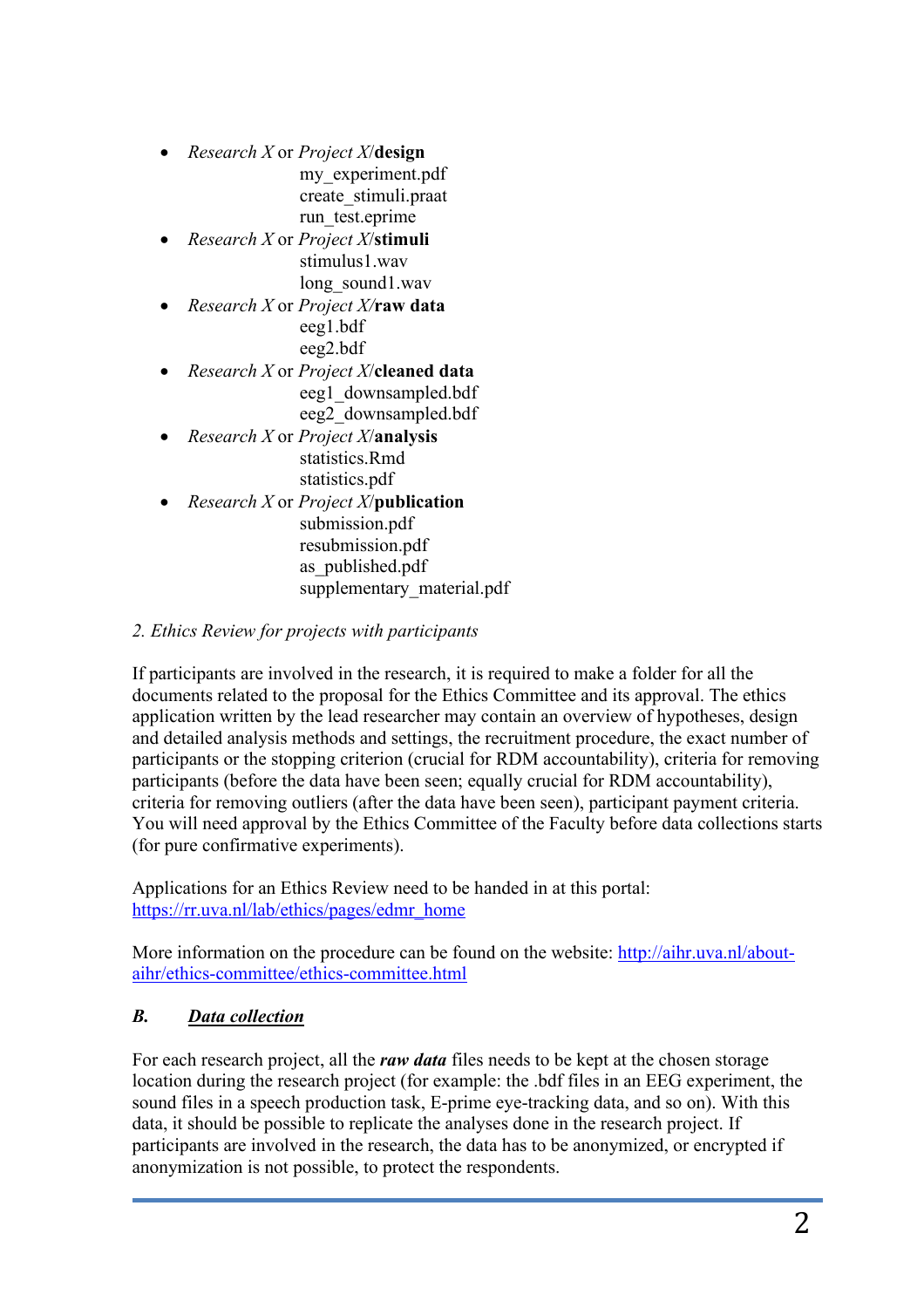Depending on the nature of the research, it is recommended to store specific information such as:

- $\triangleright$  intermediate data: the derived results will often turn up in a simple tab-separated data file with column headers, which is both human-readable and can be opened easily by R, Excel, Praat or SPSS. Even if the files can easily be generated by the scripts, it is impossible to be sure that the software version used by the researcher will be available 30 years from now, so it is recommended to archive them;
- $\triangleright$  processing scripts (E-prime scripts, Praat scripts etc.): to keep with the version number of the software (and operating system) you used them with (in the script itself, for instance);
- $\triangleright$  lab logs which contains experimenters, dates, participants by ID (i.e. anonymous from some point on; the connections to real people can be forgotten)
- $\triangleright$  consent forms scanned as PDF;
- $\triangleright$  participant payment receipts (uploading the PDF's of the originals for AC;
- $\triangleright$  a codebook if the data will be in code, with e.g. "M" for males and "F" for females in the column called "gender". Now, this example might be an easy one, but later confusion will easily arise with less obvious or even arbitrary examples, e.g. codings such as "0" or "1" for the two dialects investigated. A codebook helps to disclose all of this to potential future users of the data.

## *C. Data analysis*

In general, everything that is needed for a future researcher to replicate an analysis with the same or other data should be kept and stored after the analyses have been performed.

For *derived data* (data that has in any way been annotated or transformed by the researcher) an explicit description of the transformation process needs to be stored with the dataset. This does not imply that all transformation should be reversible, but it does imply that researchers need to track and show their process in transforming the data. Examples of this would be the generation of variables from items as well as the anonymization of data.

Depending of the nature of the research, the following could be stored:

- $\triangleright$  analysis scripts such as R scripts that do statistical analysis, Matlab scripts that do EEG and other analyses, Praat scripts that do EEG and other analyses, Excel files (which contain formulas) that do simple computations, SPSS output etc.;
- $\triangleright$  a list of dropped participants: participants can be dropped on the basis of preestablished criteria such as not reaching criterion on a control task or because of a failed recording;
- $\triangleright$  the output of statistical analyses: the output of the R scripts that perform the statistical analysis; if R-Markdown is used, the PDF output of the analysis script will contain its own statistical results, as well as a readable version of the explanation that the researcher wrote into the same script; the same goes, mutatis mutandis, for other software;
- $\triangleright$  unpublished parts of the report: articles are not only written by the authors; also journal editors and reviewers have a say; any data or analyses that the researcher could not publish, can be stored as supplementary material in the folders.